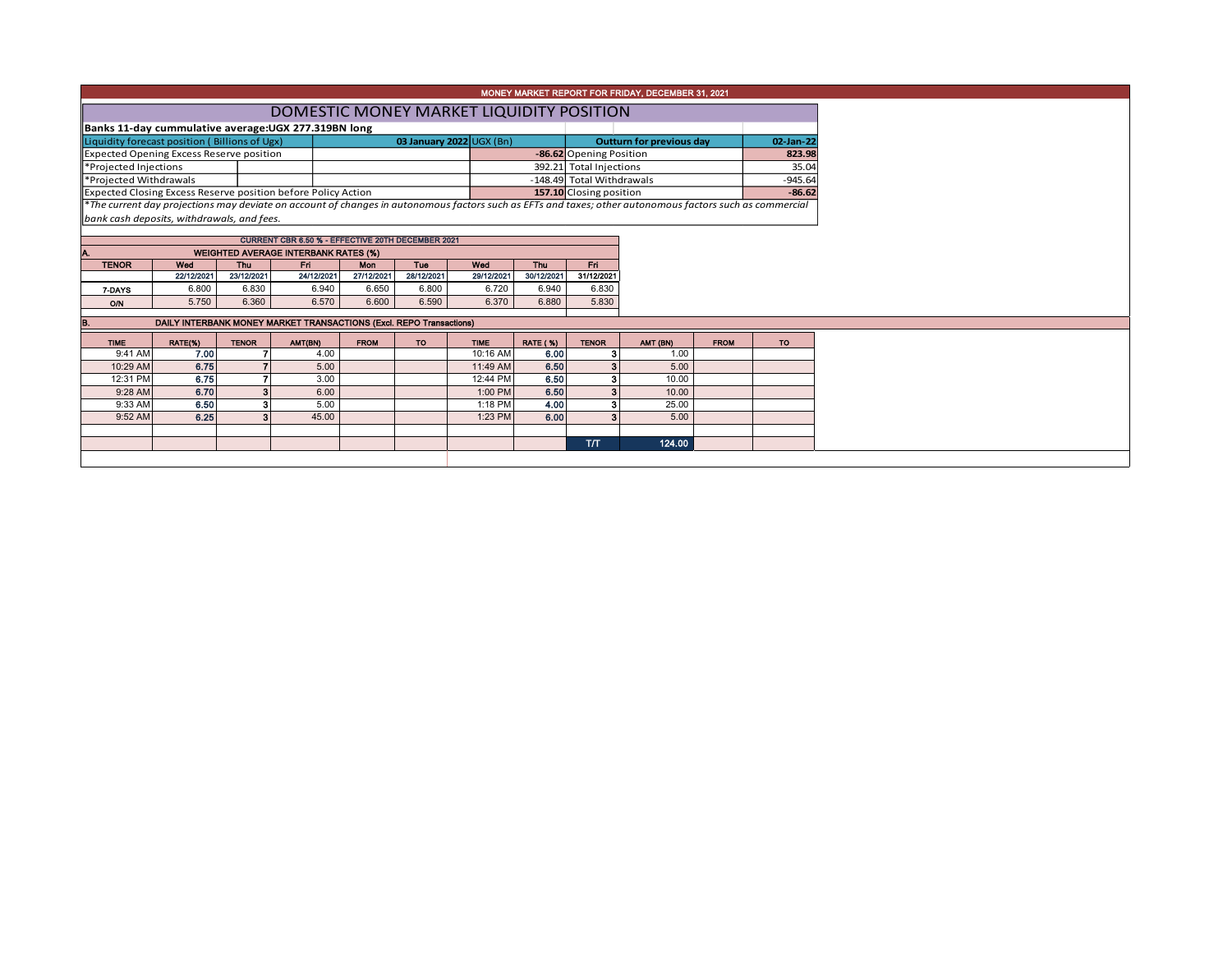**CBR AND THE 7- DAY WAR INTERBANK RATES** 



• Overnight WAR -7-day WAR - CBR rate - Upper bound - Lower bound

| D.<br>MONETARY POLICY OPERATIONS MATURITIES PROFILE: (03-JAN- 2022 TO 18-AUG- 2022)<br><b>DATE</b> |                        |           |                          |               |             |             |             |           |                          |             |              |  |  |  |
|----------------------------------------------------------------------------------------------------|------------------------|-----------|--------------------------|---------------|-------------|-------------|-------------|-----------|--------------------------|-------------|--------------|--|--|--|
| <b>MON</b><br><b>THUR</b>                                                                          |                        | THUR '    | <b>THUR</b>              | <b>THUR</b>   | <b>THUR</b> | <b>THUR</b> | <b>THUR</b> |           | <b>THUR</b>              | <b>THUR</b> | <b>TOTAL</b> |  |  |  |
|                                                                                                    |                        |           |                          |               |             |             |             | 10-Mar-22 | 04-Aug-22                | 18-Aug-22   |              |  |  |  |
| 392.21                                                                                             | 366.89                 |           |                          |               |             |             |             |           |                          |             | 759.10       |  |  |  |
|                                                                                                    |                        |           | $\overline{\phantom{a}}$ |               |             |             |             | ٠         |                          |             |              |  |  |  |
|                                                                                                    | 40.05                  | 45.33     | 17.00                    | 103.50        | 19.20       | 20.00       | 10.00       | 5.60      | 33.00                    | 26.60       | 320.28       |  |  |  |
| 392.21                                                                                             | 406.94                 | 45.33     | 17.00                    | 103.50        | 19.20       | 20.00       | 10.00       | 5.60      | 33.00                    | 26.60       | 1.079.38     |  |  |  |
|                                                                                                    | <b>BOU BILL/DEPO A</b> | 03-Jan-22 | 06-Jan-22                | $13 - Jan-22$ | 20-Jan-22   | 27-Jan-22   | 03-Feb-22   | 10-Feb-22 | <b>THUR</b><br>24-Feb-22 |             |              |  |  |  |

Total O/S Deposit Auction & BOU Bill balances held by BOU up to 18 AUGUST 2022: UGX 320 BN

Total O/S Repo, Reverse Repo, BOU Bill balances held by BOU: UGX 1,079 BN

|                 | (EI) STOCK OF TREASURY SECURITIES                                                    |             |                  |                 | Eii)<br><b>MONETARY POLICY MARKET OPERATIONS</b> |                           |                                        |            |              |              |  |  |
|-----------------|--------------------------------------------------------------------------------------|-------------|------------------|-----------------|--------------------------------------------------|---------------------------|----------------------------------------|------------|--------------|--------------|--|--|
|                 | LAST TBIILS ISSUE DATE: 23-DECEMBER--2021                                            |             |                  |                 |                                                  |                           | (VERTICAL REPOS, REV-REPOS & BOU BILL) |            |              |              |  |  |
|                 | On-the-run O/S T-BILL STOCKs (Bns-UGX)                                               |             | 7.054.97         | 03/01/2022      | OMO                                              | <b>ISSUE DATE</b>         | <b>AMOUNT</b>                          | <b>WAR</b> | <b>RANGE</b> | <b>TENOR</b> |  |  |
|                 | On-the-run O/S T-BONDSTOCKs(Bns-UGX)                                                 |             | 22,077.48        | 03/01/2022 REPO |                                                  | $02$ -Dec $ -$            | 1.147.50                               | 6.500      |              |              |  |  |
|                 | TOTAL TBILL & TBOND STOCK- UGX                                                       |             | 29,132.45        |                 | <b>BOU BILL</b>                                  | $02$ -Dec $\cdot$         | 89.52                                  | 6.998      |              | 28           |  |  |
| O/S=Outstanding |                                                                                      |             |                  |                 | <b>BOU BILL</b>                                  | $02$ -Dec                 | 42.03                                  | 7.149      |              | 56           |  |  |
| MATURITY        | <b>TOTAL STOCK</b>                                                                   | YTM (%)     | <b>CHANGE IN</b> |                 | <b>BOU BILL</b>                                  | 02-Dec                    | 9.83                                   | 7.452      |              | 84           |  |  |
|                 | (BN UGX)                                                                             | AT CUT OFF* | <b>YTM (+/-)</b> |                 | <b>REPO</b>                                      | $03$ -Dec                 | 131.00                                 | 6.500      |              |              |  |  |
| 91              | 112.21                                                                               | 6.501       | 0.000            |                 | <b>REPO</b>                                      | 06-Dec                    | 416.50                                 | 6.500      |              |              |  |  |
| 182             | 434.24                                                                               | 8.465       | $-0.035$         |                 | <b>BOU BILL</b>                                  | 09-Dec                    | 40.05                                  | 7.012      |              | 28           |  |  |
| 364             | 6,508.52                                                                             | 10.404      | $-0.046$         |                 | <b>BOU BILL</b>                                  | 09-Dec                    | 19.20                                  | 7.149      |              | 56           |  |  |
| 2YR             | 257.11                                                                               | 11.000      | 1.000            |                 | <b>BOU BILL</b>                                  | $09$ -Dec                 | 26.60                                  | 9.701      |              | 252          |  |  |
| 3YR             |                                                                                      | 13.100      | 1.710            |                 | <b>REPO</b>                                      | 09-Dec                    | 953.00                                 | 6.500      |              |              |  |  |
| 5YR.            | 1,119.91                                                                             | 14.390      | 1.390            |                 | <b>REPO</b>                                      | $10$ -Dec                 | 112.00                                 | 6.500      |              |              |  |  |
| 10YR            | 10.405.20                                                                            | 14.000      | 0.261            |                 | <b>BOU BILL</b>                                  | $16$ -Dec                 | 5.51                                   | 7.016      |              | 84           |  |  |
| 15YR            | 8,486.42                                                                             | 15.900      | 0.400            |                 | <b>BOU BILL</b>                                  | $16$ -Dec                 | 19.78                                  | 7.143      |              | 56           |  |  |
| 20YR            | 1.808.84                                                                             | 15,900      | 0.400            |                 | <b>BOU BILL</b>                                  | $16$ -Dec                 | 45.08                                  | 6.998      |              | 28           |  |  |
|                 | Cut OFF is the lowest price/highest yield that satisfies the auction awarded amount. |             |                  |                 | <b>REPO</b>                                      | $16$ -Dec                 | 423.00                                 | 6.500      |              |              |  |  |
|                 |                                                                                      |             |                  |                 | <b>REPO</b>                                      | $17$ -Dec                 | 160.00                                 | 6.500      |              | 6            |  |  |
|                 |                                                                                      |             |                  |                 | <b>REVREPO</b>                                   | $21-Dec$                  | 192.00                                 | 6.500      |              |              |  |  |
|                 |                                                                                      |             |                  |                 | <b>REPO</b>                                      | $23$ -Dec                 | 251.00                                 | 6.500      |              |              |  |  |
|                 |                                                                                      |             |                  |                 | <b>REPO</b>                                      | 27-Dec -                  | 247.00                                 | 6.500      |              |              |  |  |
|                 |                                                                                      |             |                  |                 | <b>REPO</b>                                      | $30$ -Dec $\cdot$         | 366.50                                 | 6.500      |              |              |  |  |
|                 |                                                                                      |             |                  |                 | <b>REPO</b>                                      | $31$ -Dec $-$             | 392.00                                 | 6.500      |              |              |  |  |
|                 |                                                                                      |             |                  |                 |                                                  | WAR-Weighted Average Rate |                                        |            |              |              |  |  |